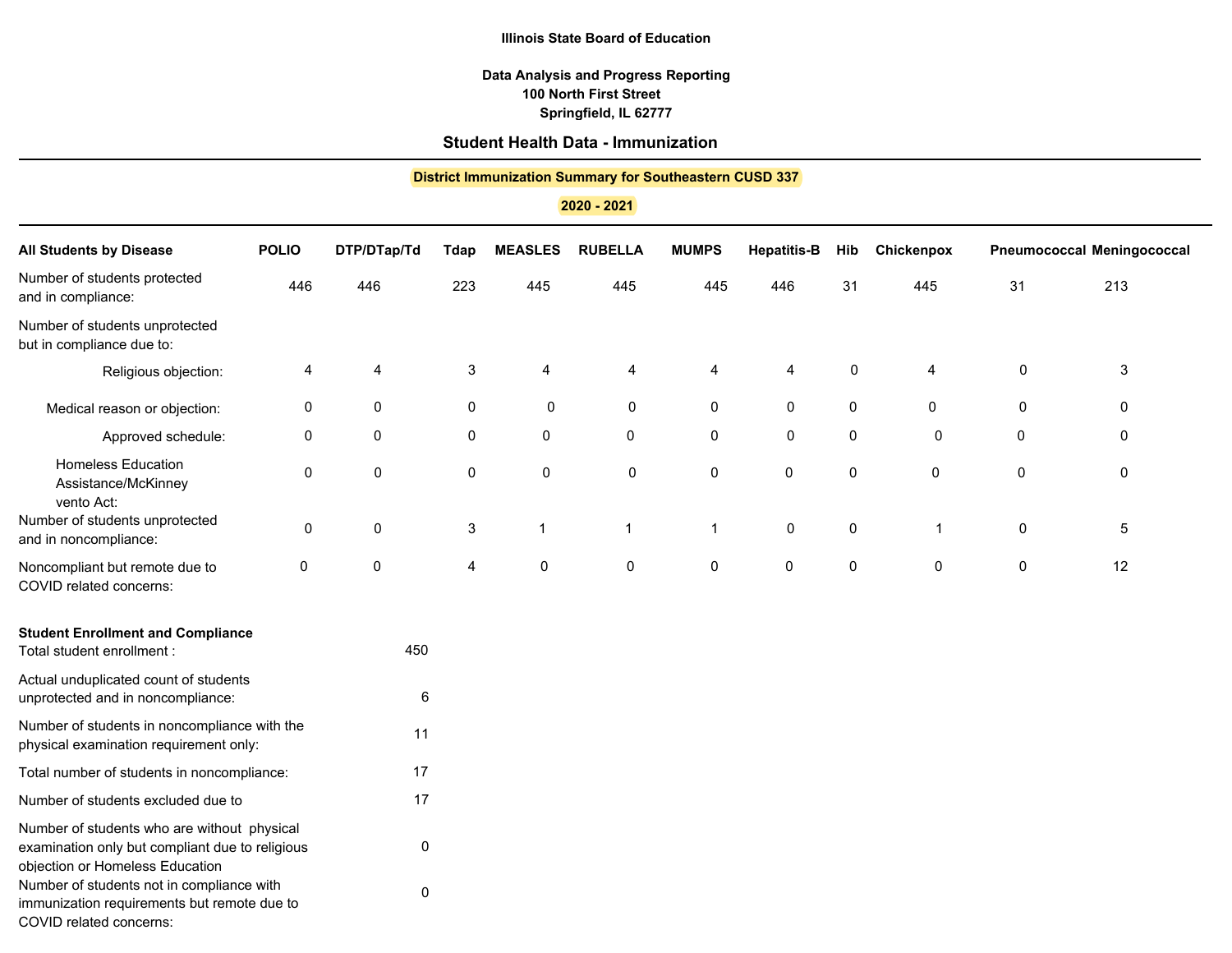**Springfield, IL 62777 100 North First Street Data Analysis and Progress Reporting**

## **Student Health Data - Immunization**

## **District Immunization Summary for Southeastern CUSD 337**

**2020 - 2021**

% compliance: 96.2 Number of students not in compliance with health exam/physical requirements but remote due to COVID related concerns:

0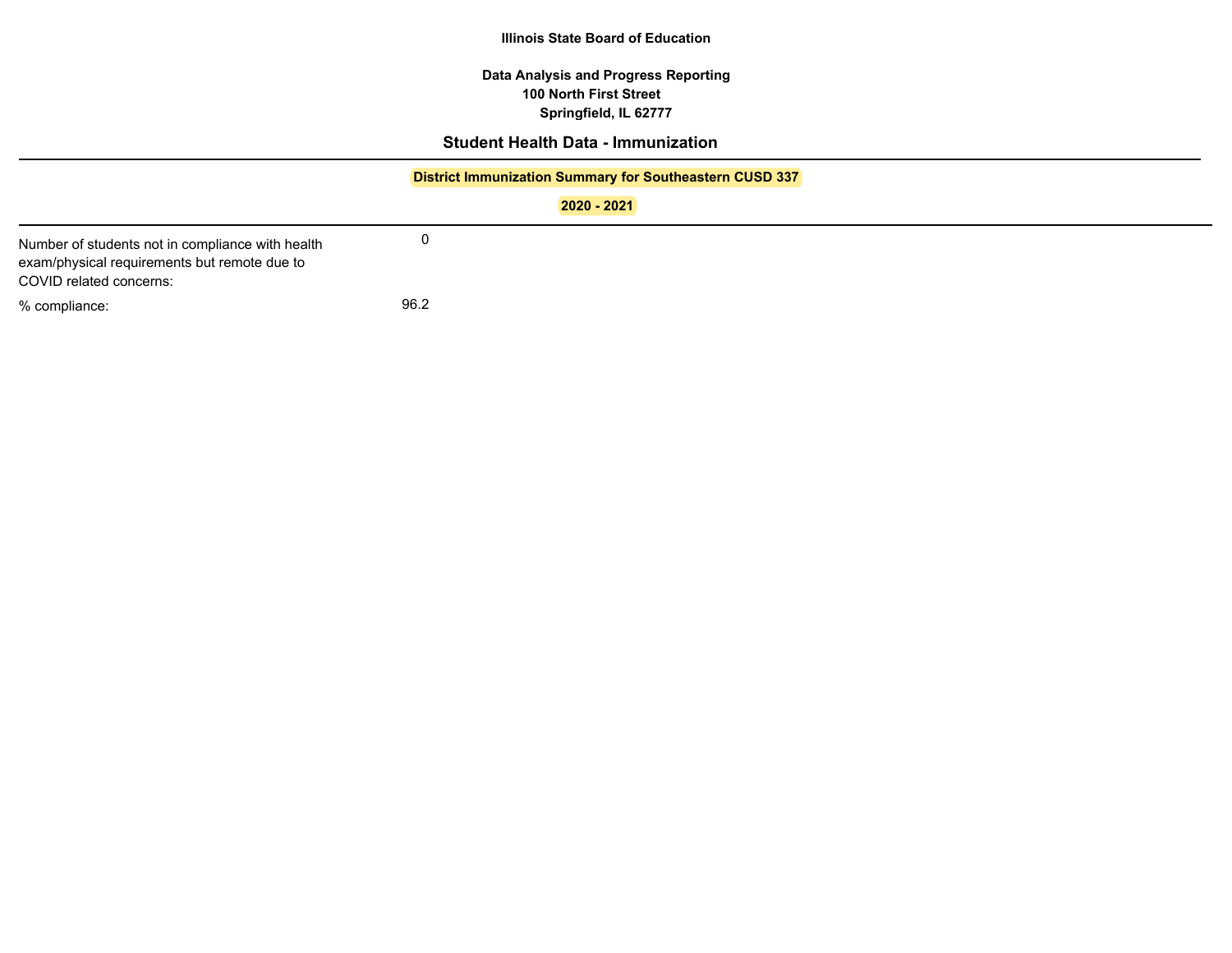## **Data Analysis and Progress Reporting Springfield, IL 62777 100 North First Street**

## **Student Health Data - Immunization**

| <b>School Immunization Summary for Southeastern Jr/Sr High School</b><br>2020 - 2021                                              |              |             |                |                     |                |              |                    |             |                                 |
|-----------------------------------------------------------------------------------------------------------------------------------|--------------|-------------|----------------|---------------------|----------------|--------------|--------------------|-------------|---------------------------------|
| <b>All Students by Disease</b>                                                                                                    | <b>POLIO</b> | DTP/DTap/Td |                | <b>Tdap MEASLES</b> | <b>RUBELLA</b> | <b>MUMPS</b> | <b>Hepatitis-B</b> |             | <b>Hib Varicella/Chickenpox</b> |
| Number of students protected<br>and in compliance:<br>Number of students unprotected<br>but in compliance due to:                 | 199          | 199         | 199            | 199                 | 199            | 199          | 199                | $\mathbf 0$ | 199                             |
| Religious objection:                                                                                                              | 3            | 3           | 3              | 3                   | 3              | 3            | $\mathsf 3$        | 0           | $\mathsf 3$                     |
| Medical reason or objection:                                                                                                      | 0            | 0           | 0              | 0                   | 0              | 0            | 0                  | $\mathbf 0$ | 0                               |
| Approved schedule:                                                                                                                | 0            | 0           | 0              | 0                   | 0              | 0            | 0                  | $\mathbf 0$ | 0                               |
| <b>Homeless Education</b><br>Assistance/McKinney<br>Vento Act:                                                                    | 0            | 0           | 0              | 0                   | 0              | 0            | $\pmb{0}$          | 0           | 0                               |
| Number of students unprotected<br>and in noncompliance:                                                                           | $\Omega$     | 0           | $\mathbf 0$    | 0                   | 0              | $\mathbf 0$  | 0                  | 0           | $\mathbf 0$                     |
| Noncompliant but remote due to<br>COVID related concerns:                                                                         | 0            | 0           | 0              | 0                   | 0              | 0            | 0                  | 0           | 0                               |
| <b>Student Enrollment and Compliance</b>                                                                                          |              |             |                |                     |                |              |                    |             |                                 |
| Total student enrollment :                                                                                                        |              |             | 202            |                     |                |              |                    |             |                                 |
| Actual unduplicated count of students<br>unprotected and in noncompliance:                                                        |              |             | $\pmb{0}$      |                     |                |              |                    |             |                                 |
| Number of students in noncompliance with the<br>physical examination requirement only:                                            |              |             | $\overline{7}$ |                     |                |              |                    |             |                                 |
| Total number of students in noncompliance:                                                                                        |              |             | 7              |                     |                |              |                    |             |                                 |
| Number of students excluded due to<br>noncompliance:                                                                              |              |             | $\overline{7}$ |                     |                |              |                    |             |                                 |
| Number of students who are without physical<br>examination only but compliant due to religious<br>objection or Homeless Education |              |             | 0              |                     |                |              |                    |             |                                 |
| Assistance/McKinnet Vento Act only:<br>Number of students not in compliance with<br>immunization requirements but remote due to   |              |             | 0              |                     |                |              |                    |             |                                 |

COVID related concerns: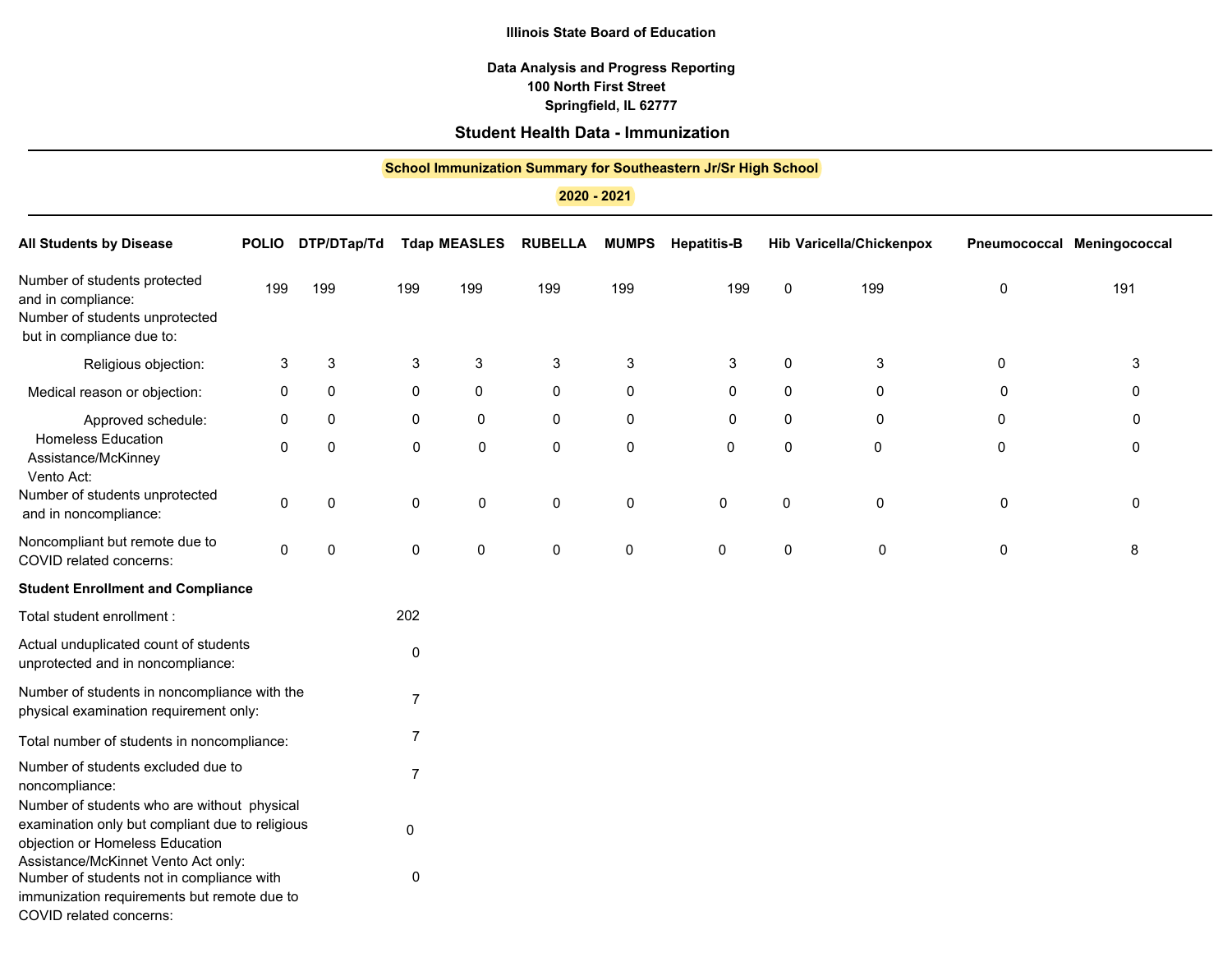**Data Analysis and Progress Reporting Springfield, IL 62777 100 North First Street**

# **Student Health Data - Immunization**

|                                                                                                                             | School Immunization Summary for Southeastern Jr/Sr High School<br>2020 - 2021 |  |  |  |  |  |  |
|-----------------------------------------------------------------------------------------------------------------------------|-------------------------------------------------------------------------------|--|--|--|--|--|--|
| Number of students not in compliance with health<br>exam/physical requirements but remote due to<br>COVID related concerns: |                                                                               |  |  |  |  |  |  |
| % compliance:                                                                                                               | 96.5                                                                          |  |  |  |  |  |  |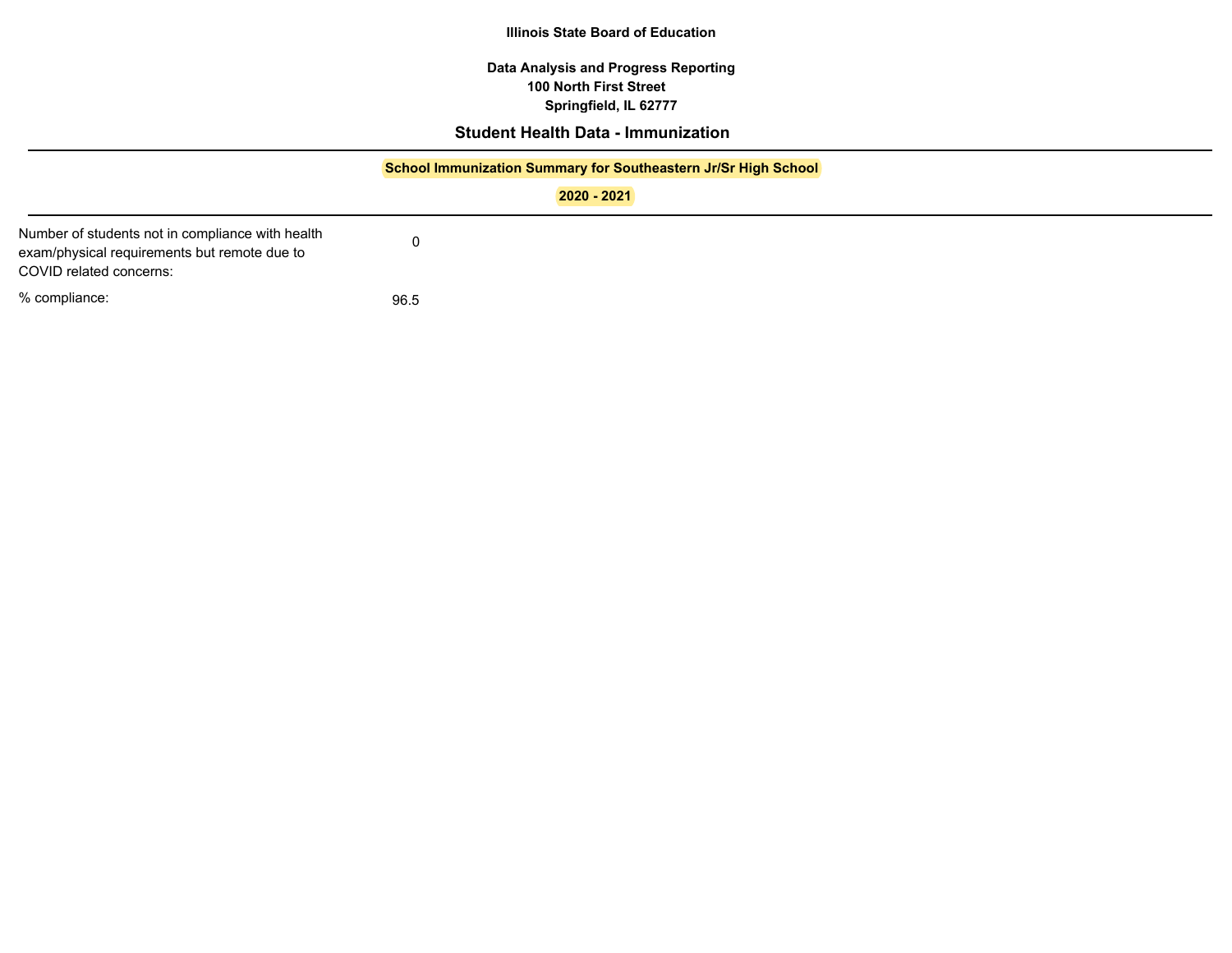## **Data Analysis and Progress Reporting Springfield, IL 62777 100 North First Street**

## **Student Health Data - Immunization**

| <b>School Immunization Summary for Southeastern Elementary School</b><br>2020 - 2021                                              |              |             |       |                     |                |              |                    |             |                                 |
|-----------------------------------------------------------------------------------------------------------------------------------|--------------|-------------|-------|---------------------|----------------|--------------|--------------------|-------------|---------------------------------|
| <b>All Students by Disease</b>                                                                                                    | <b>POLIO</b> | DTP/DTap/Td |       | <b>Tdap MEASLES</b> | <b>RUBELLA</b> | <b>MUMPS</b> | <b>Hepatitis-B</b> |             | <b>Hib Varicella/Chickenpox</b> |
| Number of students protected<br>and in compliance:<br>Number of students unprotected<br>but in compliance due to:                 | 247          | 247         | 24    | 246                 | 246            | 246          | 247                | 31          | 246                             |
| Religious objection:                                                                                                              | 1            | 1           | 0     | 1                   | 1              | 1            | $\mathbf 1$        | 0           | $\mathbf{1}$                    |
| Medical reason or objection:                                                                                                      | 0            | 0           | 0     | 0                   | 0              | $\mathbf 0$  | 0                  | $\mathbf 0$ | 0                               |
| Approved schedule:                                                                                                                | 0            | 0           | 0     | 0                   | 0              | 0            | 0                  | $\mathbf 0$ | 0                               |
| <b>Homeless Education</b><br>Assistance/McKinney<br>Vento Act:                                                                    | 0            | 0           | 0     | 0                   | 0              | 0            | $\pmb{0}$          | 0           | 0                               |
| Number of students unprotected<br>and in noncompliance:                                                                           | 0            | 0           | 3     | 1                   | 1              | 1            | 0                  | 0           | $\mathbf{1}$                    |
| Noncompliant but remote due to<br>COVID related concerns:                                                                         | 0            | 0           | 4     | 0                   | 0              | 0            | 0                  | 0           | 0                               |
| <b>Student Enrollment and Compliance</b>                                                                                          |              |             |       |                     |                |              |                    |             |                                 |
| Total student enrollment :                                                                                                        |              |             | 248   |                     |                |              |                    |             |                                 |
| Actual unduplicated count of students<br>unprotected and in noncompliance:                                                        |              |             | $\,6$ |                     |                |              |                    |             |                                 |
| Number of students in noncompliance with the<br>physical examination requirement only:                                            |              |             | 4     |                     |                |              |                    |             |                                 |
| Total number of students in noncompliance:                                                                                        |              |             | 10    |                     |                |              |                    |             |                                 |
| Number of students excluded due to<br>noncompliance:                                                                              |              |             | 10    |                     |                |              |                    |             |                                 |
| Number of students who are without physical<br>examination only but compliant due to religious<br>objection or Homeless Education |              |             | 0     |                     |                |              |                    |             |                                 |
| Assistance/McKinnet Vento Act only:<br>Number of students not in compliance with<br>immunization requirements but remote due to   |              |             | 0     |                     |                |              |                    |             |                                 |

COVID related concerns: